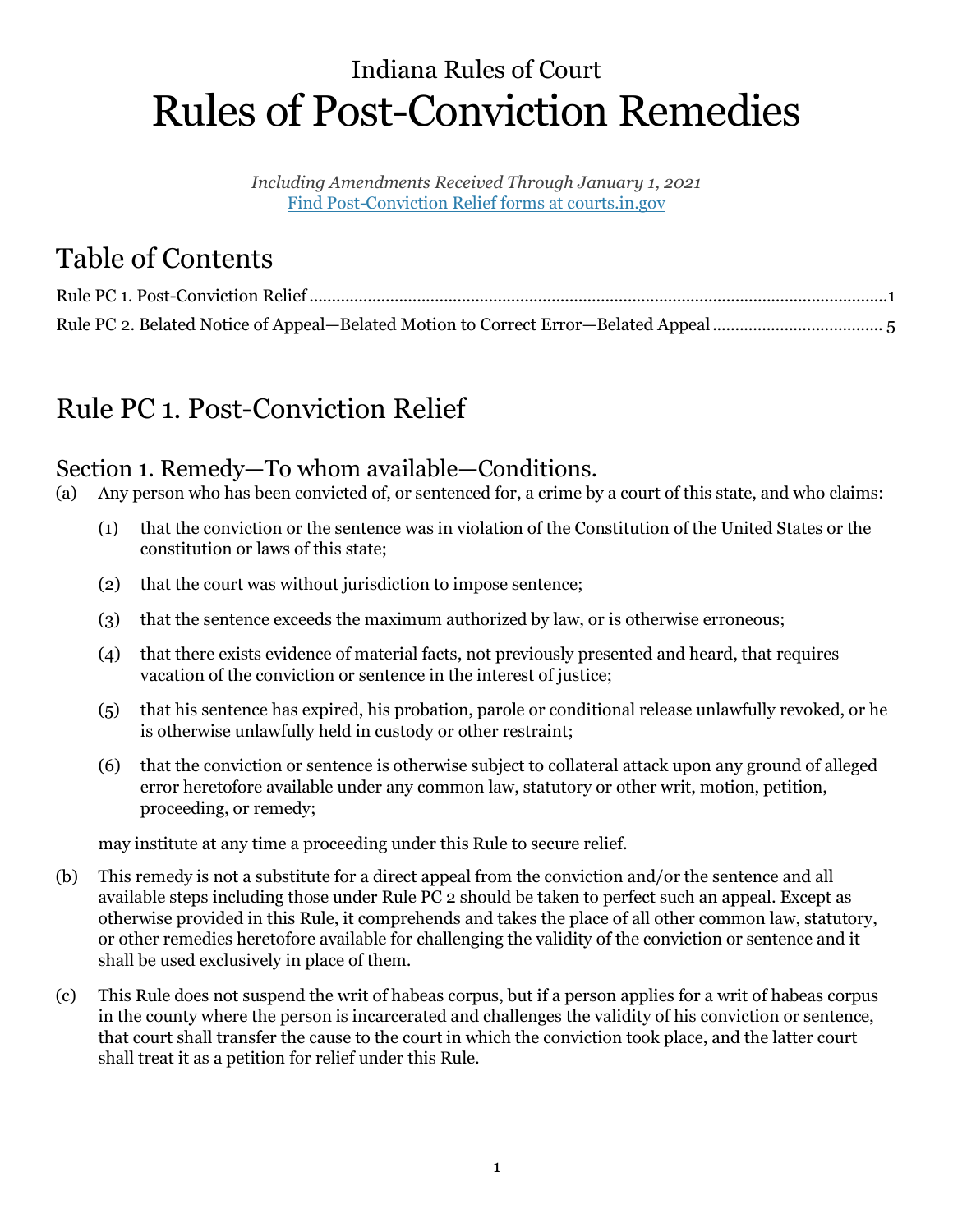- (d) A petition filed by a person who has been convicted or sentenced for a crime by a court of this state that seeks to require forensic DNA testing or analysis of any evidence, whether denominated as a petition filed pursuant to Ind. Code § 35-38-7-5 or not, is considered a Petition for Post-Conviction Relief.
- (e) A petition seeking to present new evidence challenging the person's guilt or the appropriateness of the person's sentence, when brought by a person who has been sentenced to death and who has completed state post-conviction review proceedings, whether denominated as a petition filed pursuant to Ind. Code § 35-50-2-9(k) or not, is considered a Successive Petition for Post-Conviction Relief under Section 12 of this Rule.

#### Section 2. Filing.

A person who claims relief under this Rule or who otherwise challenges the validity of a conviction or sentence must file a verified petition with the clerk of the court in which the conviction took place, except that a person who claims that the person's parole has been unlawfully revoked must file a verified petition with the clerk of the court in the county in which the person is incarcerated. Three (3) copies of the verified petition must be filed and no deposit or filing fee shall be required.

The Clerk shall file the petition upon its receipt and deliver a copy to the prosecuting attorney of that judicial circuit. In capital cases, the clerk shall, in addition to delivering a copy of the petition to the prosecuting attorney, immediately deliver a copy of the petition to the Attorney General. If an affidavit of indigency is attached to the petition, the clerk shall call this to the attention of the court. If the court finds that the petitioner is indigent, it shall allow petitioner to proceed in forma pauperis. If the court finds the indigent petitioner is incarcerated in the Indiana Department of Correction, and has requested representation, it shall order a copy of the petition sent to the Public Defender's office.

#### Section 3. Contents.

- (a) The petition shall be submitted in a form in substantial compliance with the standard form appended to this Rule. The standard form shall be available without charge from the Public Defender's Office, who shall also see that the forms are available at every penal institution in this State.
- (b) The petition shall be made under oath and the petitioner shall verify the correctness of the petition, the authenticity of all documents and exhibits attached to the petition, and the fact that he has included every ground for relief under Sec. 1 known to the petitioner.
- (c) Documents and information excluded from public access pursuant to the Rules on Access to Court Records shall be filed in accordance with Trial Rule 5(G).

#### Section 4. Pleadings.

- (a) Within thirty (30) days after the filing of the petition, or within any further reasonable time the court may fix, the state, by the Attorney General in capital cases, or by the prosecuting attorney in non-capital cases, shall respond by answer stating the reasons, if any, why the relief prayed for should not be granted. The court may make appropriate orders for amendment of the petition or answer, for filing further pleadings or motions, or for extending the time of the filing of any pleading.
- (b) Within ten [10] days of filing a petition for post-conviction relief under this rule, the petitioner may request a change of judge by filing an affidavit that the judge has a personal bias or prejudice against the petitioner. The petitioner's affidavit shall state the facts and the reasons for the belief that such bias or prejudice exists, and shall be accompanied by a certificate from the attorney of record that the attorney in good faith believes that the historical facts recited in the affidavit are true. A change of judge shall be granted if the historical facts recited in the affidavit support a rational inference of bias or prejudice. For good cause shown, the petitioner may be permitted to file the affidavit after the ten [10] day period. No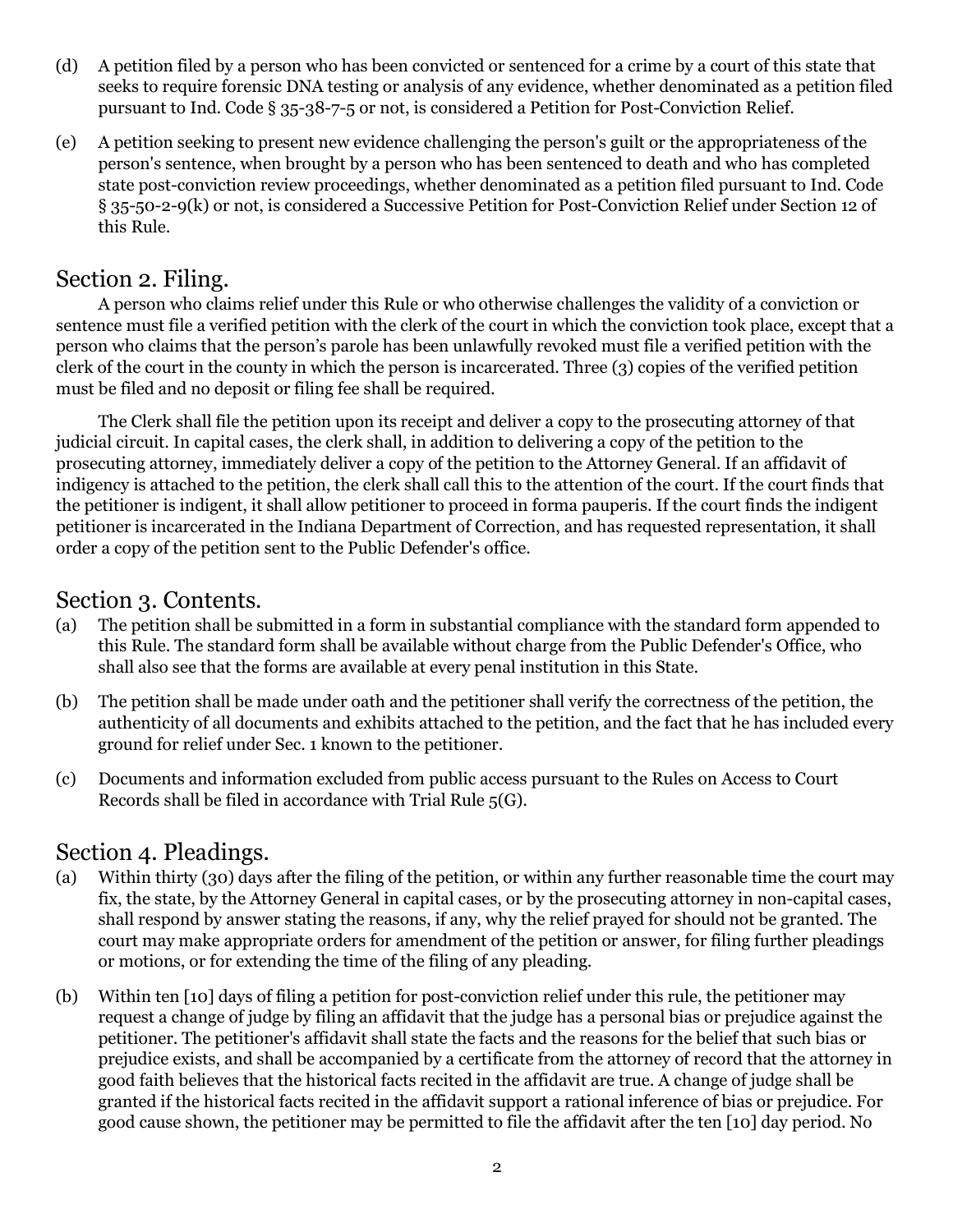change of venue from the county shall be granted. In the event a change of judge is granted under this section, the procedure set forth in Ind.Criminal Rule 13 shall govern the selection of a special judge.

- (c) At any time prior to entry of judgment the court may grant leave to withdraw the petition. The petitioner shall be given leave to amend the petition as a matter of right no later than sixty [60] days prior to the date the petition has been set for trial. Any later amendment of the petition shall be by leave of the court.
- (d) If the petition is challenging a sentence imposed following a plea of guilty, the court shall make a part of the record the certified transcript made pursuant to Rule CR-10.
- (e) In the event that counsel for petitioner files with the court a withdrawal of appearance accompanied by counsel's certificate, see Section 9(c), the case shall proceed under these rules, petitioner retaining the right to proceed pro se in forma pauperis if indigent. Thereafter, the court may order the State Public Defender to represent an indigent incarcerated petitioner if the court makes a preliminary finding that the proceeding is meritorious and in the interests of justice.
- (f) If the State Public Defender has filed an appearance, the State Public Defender shall have sixty (60) days to respond to the State's answer to the petition filed pursuant to Rule PC  $1(4)(a)$ . If the pleadings conclusively show that petitioner is entitled to no relief, the court may deny the petition without further proceedings.
- (g) The court may grant a motion by either party for summary disposition of the petition when it appears from the pleadings, depositions, answers to interrogatories, admissions, stipulations of fact, and any affidavits submitted, that there is no genuine issue of material fact and the moving party is entitled to judgment as a matter of law. The court may ask for oral argument on the legal issue raised. If an issue of material fact is raised, then the court shall hold an evidentiary hearing as soon as reasonably possible.

#### Section 5. Hearing.

The petition shall be heard without a jury. A record of the proceedings shall be made and preserved. All rules and statutes applicable in civil proceedings including pre-trial and discovery procedures are available to the parties, except as provided above in Section 4(b). The court may receive affidavits, depositions, oral testimony, or other evidence and may at its discretion order the applicant brought before it for the hearing. The petitioner has the burden of establishing his grounds for relief by a preponderance of the evidence.

#### Section 6. Judgment.

The court shall make specific findings of fact, and conclusions of law on all issues presented, whether or not a hearing is held. If the court finds in favor of the petitioner, it shall enter an appropriate order with respect to the conviction or sentence in the former proceedings, and any supplementary orders as to arraignment, retrial, custody, bail, discharge, correction of sentence, or other matters that may be necessary and proper. This order is a final judgment.

#### Section 7. Appeal.

An appeal may be taken by the petitioner or the State from the final judgment in this proceeding, under rules applicable to civil actions. Jurisdiction for such appeal shall be determined by reference to the sentence originally imposed. The Supreme Court shall have exclusive jurisdiction in cases involving an original sentence of death and the Court of Appeals shall have jurisdiction in all other cases.

#### Section 8. Waiver of or failure to assert claims.

All grounds for relief available to a petitioner under this rule must be raised in his original petition. Any ground finally adjudicated on the merits or not so raised and knowingly, voluntarily and intelligently waived in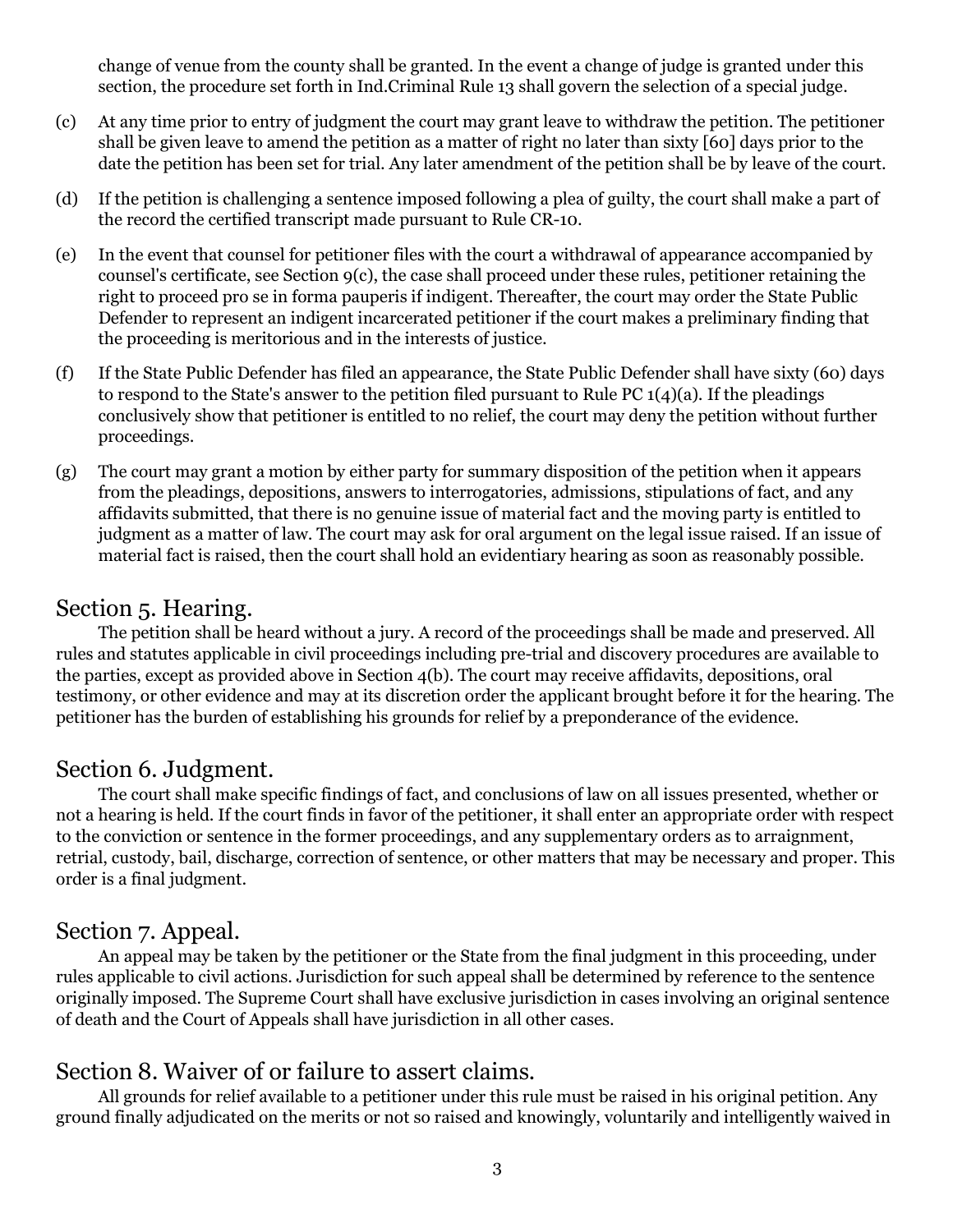the proceeding that resulted in the conviction or sentence, or in any other proceeding the petitioner has taken to secure relief, may not be the basis for a subsequent petition, unless the court finds a ground for relief asserted which for sufficient reason was not asserted or was inadequately raised in the original petition.

# Section 9. Counsel.

- (a) Upon receiving a copy of the petition, including an affidavit of indigency, from the clerk of the court, the Public Defender may represent any petitioner committed to the Indiana Department of Correction in all proceedings under this Rule, including appeal, if the Public Defender determines the proceedings are meritorious and in the interests of justice. The Public Defender may refuse representation in any case where the conviction or sentence being challenged has no present penal consequences. Petitioner retains the right to employ his own counsel or to proceed pro se, but the court is not required to appoint counsel for a petitioner other than the Public Defender.
- (b) In the event petitioner elects to proceed pro se, the court at its discretion may order the cause submitted upon affidavit. It need not order the personal presence of the petitioner unless his presence is required for a full and fair determination of the issues raised at an evidentiary hearing. If the pro se petitioner requests issuance of subpoenas for witnesses at an evidentiary hearing, the petitioner shall specifically state by affidavit the reason the witness' testimony is required and the substance of the witness' expected testimony. If the court finds the witness' testimony would be relevant and probative, the court shall order that the subpoena be issued. If the court finds the proposed witness' testimony is not relevant and probative, it shall enter a finding on the record and refuse to issue the subpoena. Petitioners who are indigent and proceeding in forma pauperis shall be entitled to production of guilty plea and sentencing transcripts at public expense, prior to a hearing, if the petition is not dismissed. In addition, such petitioners shall also be entitled to a record of the post-conviction proceeding at public expense for appeal of the denial or dismissal of the petition.
- (c) Counsel shall confer with petitioner and ascertain all grounds for relief under this rule, amending the petition if necessary to include any grounds not included by petitioner in the original petition. In the event that counsel determines the proceeding is not meritorious or in the interests of justice, before or after an evidentiary hearing is held, counsel shall file with the court counsel's withdrawal of appearance, accompanied by counsel's certification that 1) the petitioner has been consulted regarding grounds for relief in his pro se petition and any other possible grounds and 2) appropriate investigation, including but not limited to review of the guilty plea or trial and sentencing records, has been conducted. Petitioner shall be provided personally with an explanation of the reasons for withdrawal. Petitioner retains the right to proceed pro se, in forma pauperis if indigent, after counsel withdraws.
- (d) State. In non-capital cases, the prosecuting attorney of the circuit in which the court of conviction is situated shall represent the State of Indiana in the court of conviction. In capital cases, the Attorney General shall represent the State of Indiana for purposes of answering the petition, and the prosecuting attorney shall, at the request of the Attorney General, assist the Attorney General. The Attorney General shall represent the State of Indiana on any appeal pursuant to this Rule.

### Section 10. Subsequent Prosecution.

- (a) If prosecution is initiated against a petitioner who has successfully sought relief under this rule and a conviction is subsequently obtained, or
- (b) If a sentence has been set aside pursuant to this rule and the successful petitioner is to be resentenced, then the sentencing court shall not impose a more severe penalty than that originally imposed unless the court includes in the record of the sentencing hearing a statement of the court's reasons for selecting the sentence that it imposes which includes reliance upon identifiable conduct on the part of the petitioner that occurred after the imposition of the original sentence, and the court shall give credit for time served.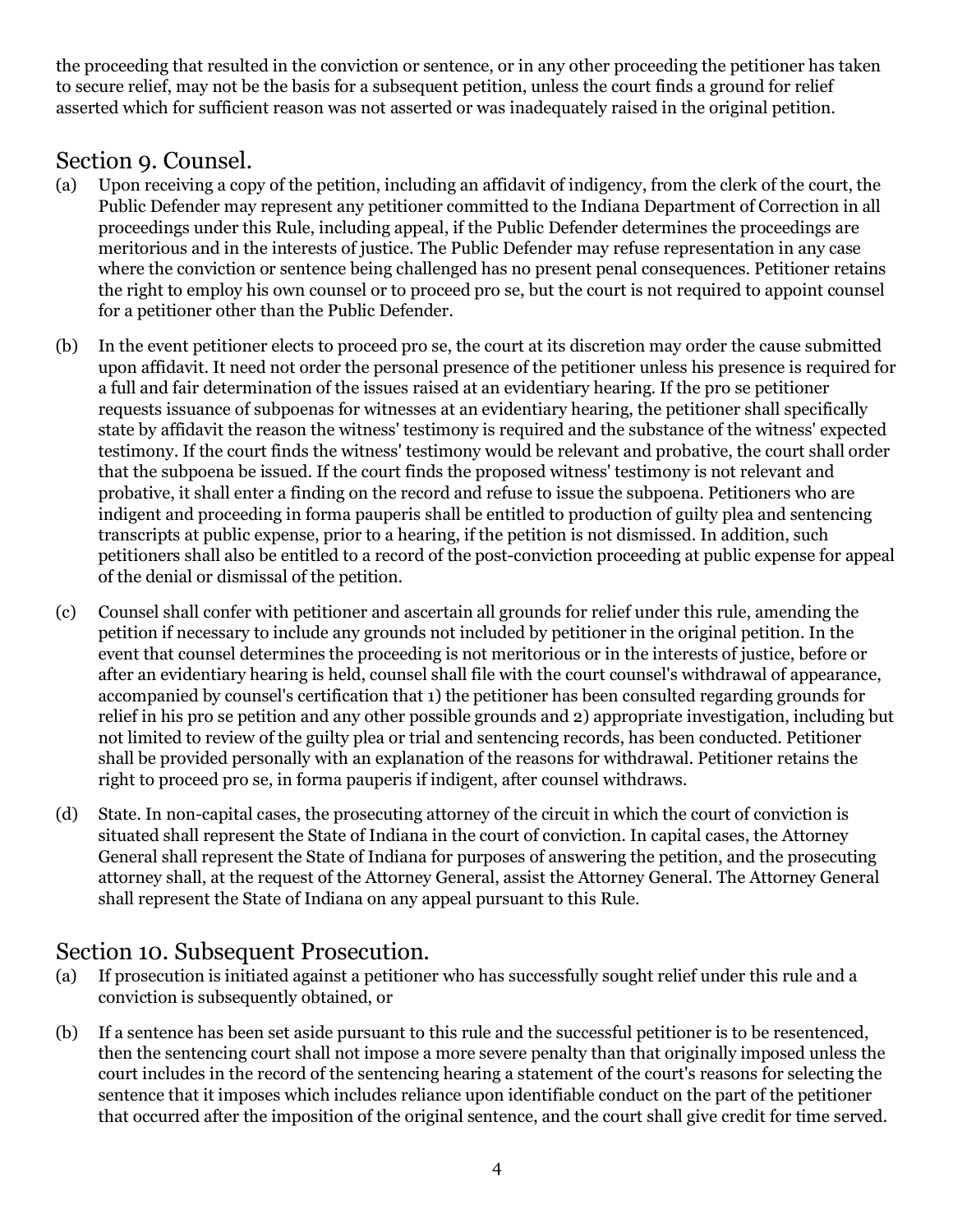- (c) The provisions of subsections (a) and (b) limiting the severity of the penalty do not apply when:
	- (1) a conviction, based upon a plea agreement, is set aside;
	- (2) the state files an offer to abide by the terms of the original plea agreement within twenty (20) days after the conviction is set aside; and
	- (3) the defendant fails to accept the terms of the original plea agreement within twenty (20) days after the state's offer to abide by the terms of the original plea agreement is filed.

#### Section 11. Definition.

Whenever "Public Defender" is mentioned herein, it shall mean the Public Defender of the State of Indiana as defined by statute.

#### Section 12. Successive Petitions.

- (a) A petitioner may request a second, or successive, Petition for Post-Conviction Relief by completing a properly and legibly completed Successive Post-Conviction Relief Rule 1 Petition Form in substantial compliance with the form appended to this Rule. Both the Successive Post-Conviction Relief Rule 1 Petition Form and the proposed successive petition for post-conviction relief shall be sent to the Clerk of the Indiana Supreme Court, Indiana Court of Appeals, and Tax Court.
- (b) The court will authorize the filing of the petition if the petitioner establishes a reasonable possibility that the petitioner is entitled to post-conviction relief. In making this determination, the court may consider applicable law, the petition, and materials from the petitioner's prior appellate and post-conviction proceedings including the record, briefs and court decisions, and any other material the court deems relevant.
- (c) If the court authorizes the filing of the petition, it is to be (1) filed in the court where the petitioner's first post-conviction relief petition was adjudicated for consideration pursuant to this rule by the same judge if that judge is available, and (2) referred to the State Public Defender, who may represent the petitioner as provided in Section 9(a) of this Rule. Authorization to file a successive petition is not a determination on the merits for any other purpose and does not preclude summary disposition pursuant to Section (4)(g) of this Rule.

# <span id="page-4-0"></span>Rule PC 2. Belated Notice of Appeal—Belated Motion to Correct Error—Belated Appeal

Eligible defendant defined. An "eligible defendant" for purposes of this Rule is a defendant who, but for the defendant's failure to do so timely, would have the right to challenge on direct appeal a conviction or sentence after a trial or plea of guilty by filing a notice of appeal, filing a motion to correct error, or pursuing an appeal.

Appellate court jurisdiction. Jurisdiction of an appeal under this Rule is determined pursuant to Rules 4 and 5 of the Indiana Rules of Appellate Procedure by reference to the sentence imposed as a result of the challenged conviction or sentence.

#### Section 1. Belated Notice of Appeal

(a) Required Showings. An eligible defendant convicted after a trial or plea of guilty may petition the trial court for permission to file a belated notice of appeal of the conviction or sentence if;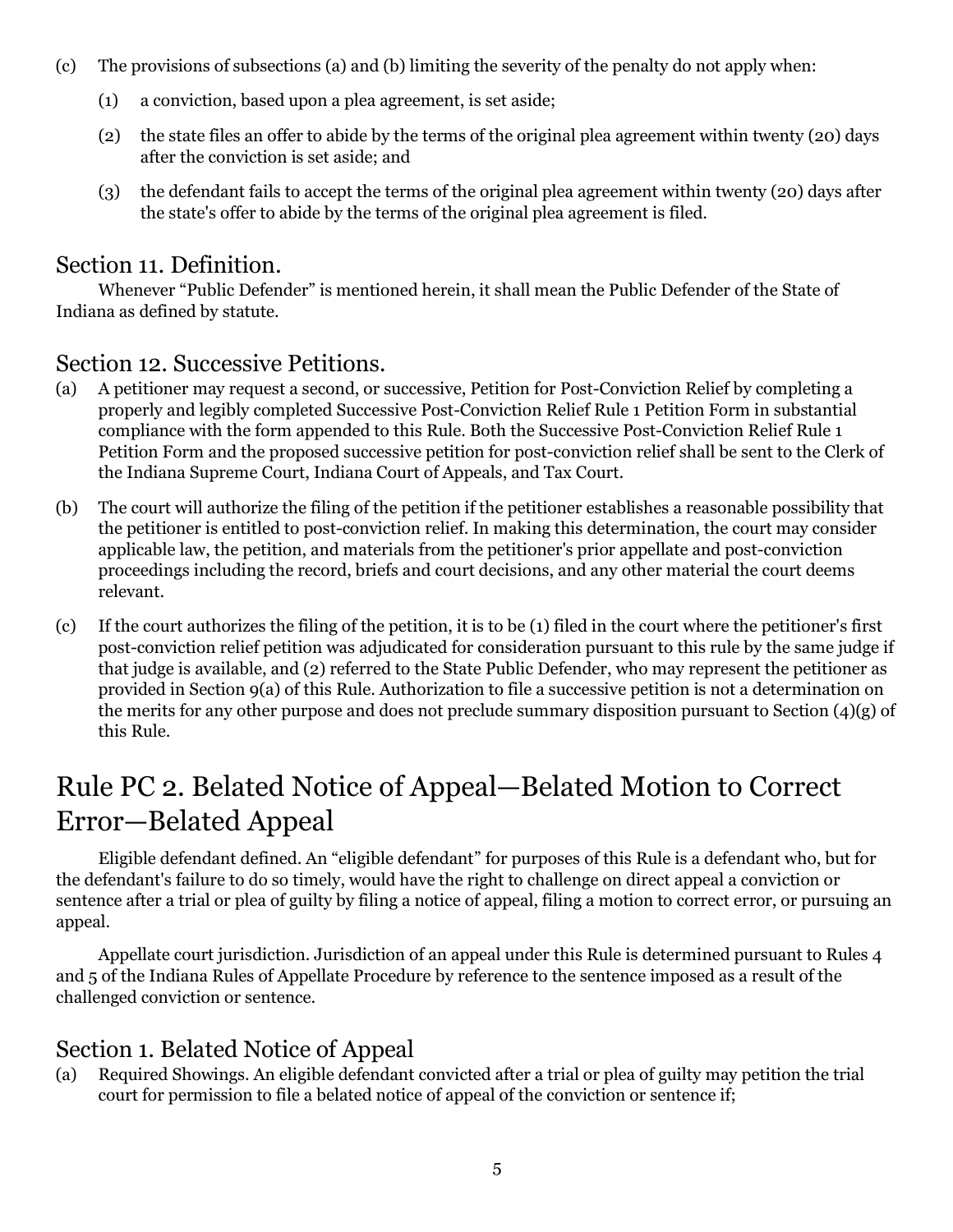- (1) the defendant failed to file a timely notice of appeal;
- (2) the failure to file a timely notice of appeal was not due to the fault of the defendant; and
- (3) the defendant has been diligent in requesting permission to file a belated notice of appeal under this rule.
- (b) Form of petition. There is no prescribed form of petition for permission to file a belated notice of appeal. The petitioner's proposed notice of appeal may be filed as an Exhibit to the petition.
- (c) Factors in granting or denying permission. If the trial court finds that the requirements of Section 1(a) are met, it shall permit the defendant to file the belated notice of appeal. Otherwise, it shall deny permission.
- (d) Hearing. If a hearing is held on a petition for permission to file a belated notice of appeal, it shall be conducted according to Ind. Post-Conviction Rule 1(5).
- (e) Appealability. An order granting or denying permission to file a belated notice of appeal is a Final Judgment for purposes of Ind. Appellate Rule 5.
- (f) Time and procedure for initiating appeal.

If the court grants permission to file a belated notice of appeal, the time and procedure for filing such notice of appeal is governed by App. R. 9(A).

### Section 2. Belated Motion to Correct Error.

- (a) Required Showings. An eligible defendant convicted after a trial or plea of guilty may petition the court of conviction for permission to file a belated motion to correct error addressing the conviction or sentence, if:
	- (1) no timely and adequate motion to correct error was filed for the defendant;
	- (2) the failure to file a timely motion to correct error was not due to the fault of the defendant; and
	- (3) the defendant has been diligent in requesting permission to file a belated motion to correct error under this rule.
- (b) Merits of motion. The trial court shall not consider the merits of the motion until it has determined whether the requirements of Section 2(a) are met.
- (c) Hearing. Any hearing on whether the petition should be granted shall be conducted according to P-C. R.  $1(5)$ .
- (d) Factors in granting or denying permission. If the trial court finds that the requirements of section 2(a) are met, it shall permit the defendant to file the motion, and the motion shall then be treated for all purposes as a motion to correct error filed within the prescribed period.
- (e) Appealability of Denial of Permission. If the trial court finds that the requirements of Section 2(a) are not met, it shall deny defendant permission to file the motion. Denial of permission shall be a Final Judgment for purposes of App. R. 5.
- (f) Time for initiating appeal. The time for filing a notice of appeal from denial of permission is governed by App. R. 9(A).